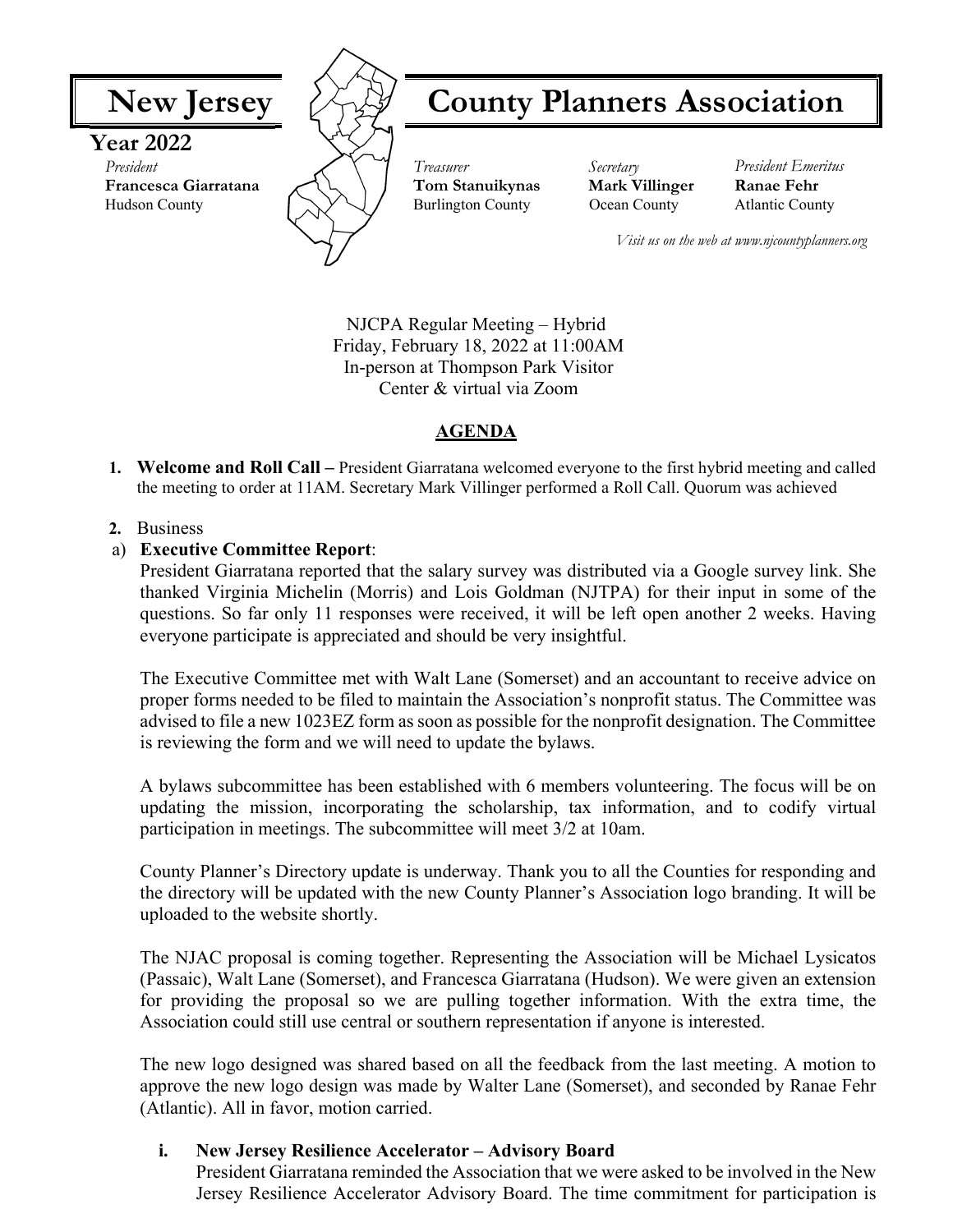limited to attendance at a few meetings. Donna Rendeiro (NJ OPA), is on the steering committee for the program. She added that the program is to provide technical support to municipalities that have shown effort towards resiliency planning but may need funding or other resources from implementation. The communities have been separated into 3 flooding categories Riverine, Coastal Residential, Coastal Tourism. They are starting with Riverine: Bound Brook, Millstone, Manville, Denville, Belvidere, Lambertville, and Millburn. A motion was made by Walt Lane (Somerset) to approve the Association's participation in the NJ Resiliency Accelerator Advisory Board and seconded by Kamel Saleh (Union). All in favor, motion passed.

#### **b) January 2022 Meeting Minutes:**

Secretary Villinger advised the January minutes had been distributed and asked for any comments or a motion to approve. Kamal Saleh (Union) made a motion to approve the minutes and was seconded by Tom Stanuikynas (Burlington). All in favor, the motion passed.

#### **c) Treasurer's Report:**

Treasurer Stanuikynas reported that this month's Treasurer's Report had been distributed with the agenda. The balance has been updated to reflect the expenses for mailing of plaques. The total balance as of February 18 is \$15,329.00. The Executive Committee has for now decided not to a charge a meeting fee. The membership fee is being maintained at the same rate as last year as voted on in January. A motion was made by Kamel Saleh (Union) to approve the Treasurer's Report and seconded by Ranae Fehr (Atlantic), all in favor, motion passed.

Lauren Purdam (Cape May) posed a question to the group about how the County Planning Boards are tracking development applications. Cape May currently uses a mix of Microsoft Access and Excel. She asked if anyone had better alternatives. President Giarratana noted that this was discussed prior land use forums. Hudson uses GovPilot, a cloud-based system that is working well. Secretary Villinger noted that he had compiled a list of potential applications. Mike Dannemiller (Middlesex) noted that they are going full electronic and virtual on March 1. David Schmetterer (Monmouth) noted that his IT Department is in the process of updating their Planning Board database into SQL. A list from the discussion and the chat will be compiled and sent out to the group.

**3.** Presentation: "Transit Friendly Planning: A Guide for New Jersey Communities": NJ Transit's Transit Friendly Team (Megan Massey, Assistant Director, Michael Swan, And Celeste Alsina, Facility Planners

Megan Massey (NJ Transit) introduced her team and shared the Transit Friendly Planning guide to the group. This is an update to their old "pink" book The guide can be found at https://www.NJTransit.com/transitfriendly. The guide is divided into 5 chapters consisting of 1) Introduction to transit Friendly Planning, 2) Development and Design, 3) Access, circulation, and Parking, 4) Planning for Active Transportation, and 5) Case Studies and Implementation. NJ Transit staff summarized each chapter and encouraged everyone to look at the website. The website was developed as an ArcGIS HUB with many resources for planners including the NJ Land Use + Transit Data Application:  $\frac{https://njlutrans.org.}{https://njlutrans.org.}$ 

**4.** Presentation: "Bringing Planning into the Classroom – A case study of Weathering/Erosion curriculum tailored to specific campus stormwater management" - Andrew Lloyd, Mercer County

Andrew Lloyd (Mercer) shared a project he worked on for incorporating planning into school curriculum. The project was adapted to show school kids how water flows and erosion occurs using ArcGIS mapping. The project received a lot of positive feedback in the classroom. He will share the resources with the Association for anyone interested in adapting for their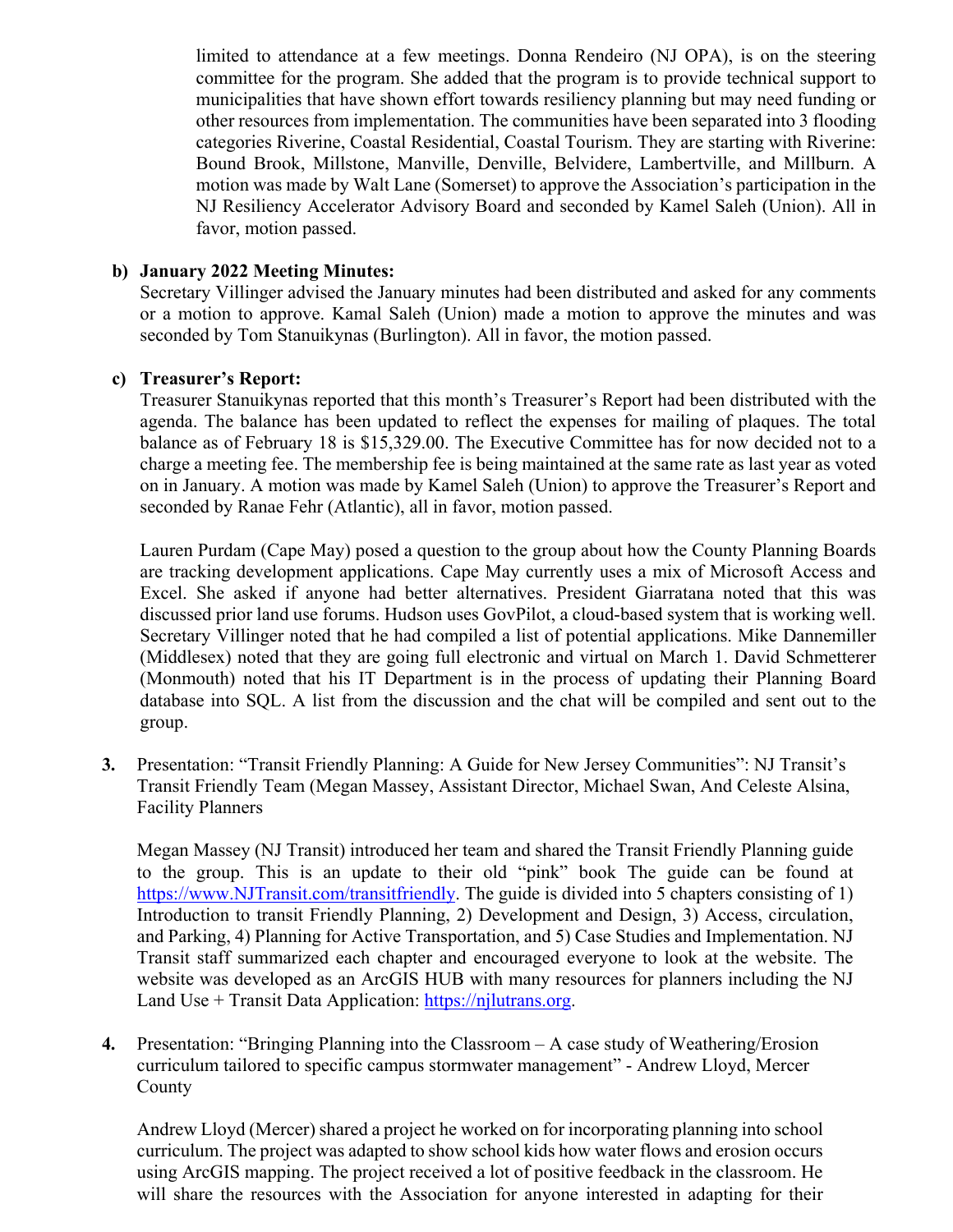County.

**5.** Agency / Partner Updates (NJTPA, DVRPC, SJTPO, OPA, NJDEP, NJAC, RPA, NJEDA, etc.)

Donna Rendeiro (NJ OPA) shared that upon the expiration of the public health emergency that the expiration of towns center will be immediate. Many were due to expire in 2020 and got extended to January 18 of this year. The Governor's executive order provided additional grace period but no more health emergency orders are anticipated. Many towns have been working in good faith with NJ OPA to renew their centers and NJ OPA will work with them. Others will likely need to start the process over again if they want to be endorsed.

Donna also noted that NJ OPA understands there is a lot of interest in warehouse sprawl guidance. The role of the County planners will be especially important as to looking at the regional impacts of warehousing.

Allan Weston (NJAC) budget message March 8. Federal dollars received by State. NJAC conference is 5/4 to 5/6 and the County Planners Association is welcome to hold their meeting at the conference for no charge.

Karen Morris (DVRPC) Interested in working with NJ OPA, noted tools on the DVRPC website, and shared a study link in chat on the Greater Philadelphia Shopping Malls, "What's in Store?." https://www.dvrpc.org/Reports/20037.pdf

Lois Goldman (NJTPA) wanted to let everyone know about the regional active transportation trails plan is expected in March.

Zoe Baldwin (RPA) noted that RPA is has an interstate warehouse study underway for the NY, NJ, & CT region. It will address regulatory issues. Jon Carnegie (Rutgers) climate change alliances county specific in chat. She noted her predecessor presented on Accessory Dwelling Units (ADU) in the past and due to some legislative updates she will circle back to the Association for a future discussion on these.

**6.** Committee Updates

Transportation Committee: Kamal Saleh (Union) provided an update from the Transportation Committee. On February 9, NJ Transit Board of Director appointed James A. Sincaglia to the position of Senior Vice President and General Manager of NJ TRANSIT Rail Operations, Inc. NJ Transit also approved the purchase of 25 Option Multilevel III vehicles as part of the Portal North Project.

On February 16, NJDOT announced the FY22 Bikeways grants. \$5.9 million has been awarded to 11 projects across the state. Also on February 16, NJDOT announced awards for \$8.5 million for airport improvement projects for 11 airports in 8 counties throughout the state.

Lastly the NJ Port Authority announced a new 2.4 million sq ft terminal at JFK to be completed by 2026 with a project cost of \$9.5 billion. Also airport terminal B at LaGuardia Airport was completed as part of a \$4 billion project.

Open Space and Environment: Katelyn Katzer (Somerset) provided an update from the Open Space and Environment Committee. The Committee discussed inviting Nick Angarone from NJDEP to present to the Association. Nick has recently been appointed as the new Chief Climate Resilience Officer. NJDEP released a Natural and Working Land Scoping Strategy Document and solicited comments that were due in February 11. It may be a good topic to invite NJDEP to present.

North Jersey RC&D recently released a no till and cover crops guide in January. It is a good resource.

SADC announced soil protection standards will be released soon. The rule text is expected to be released to farmers and stakeholders for comment first. The Committee will keep the Association up to date once these are released.

Wastewater: Walt Lane (Somerset) noted that the wastewater working group has continued to meet with NJDEP but does not have any substantial updates at this time.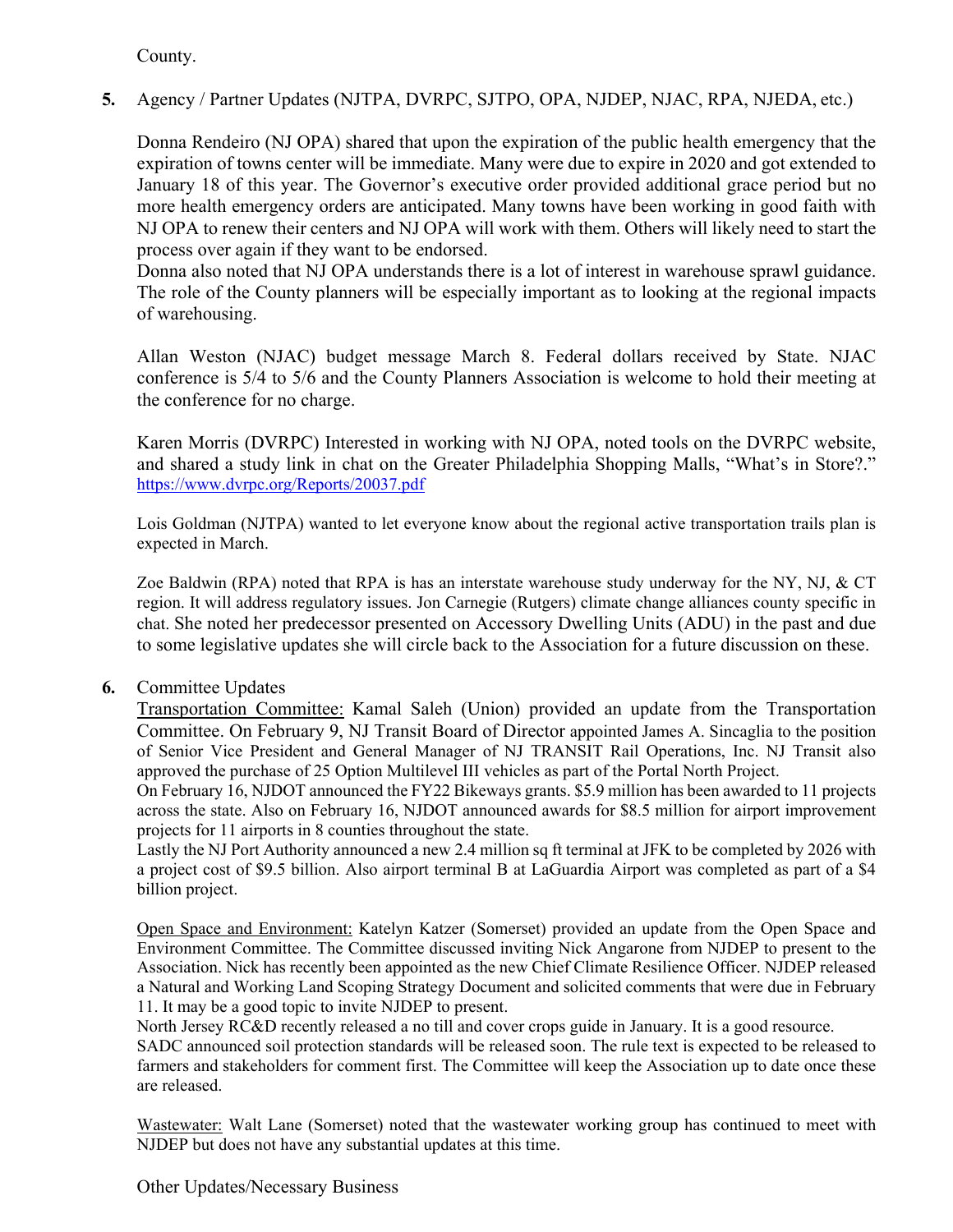# Next Meeting is scheduled for April 1. A Motion was made to adjourn and was seconded.

| <b>County Attendees</b>     | <b>Affiliation</b> | In person/Online |  |
|-----------------------------|--------------------|------------------|--|
| Ranae Fehr                  | Atlantic           | Online           |  |
| <b>Frances Brown</b>        | Atlantic           | Online           |  |
| <b>Tom Stanuikynas</b>      | Burlington         | In person        |  |
| Lauren Purdom               | Cape May           | Online           |  |
| Francesca Giarratana        | Hudson             | In person        |  |
| Samuel Schroeder            | Hudson             | Online           |  |
| Kevin Force                 | Hudson             | Online           |  |
| Marcella Traina             | Hudson             | Online           |  |
| Mark Serrano                | Hudson             | In person        |  |
| Katherine Fullerton         | Hunterdon          | Online           |  |
| Andrew Lloyd                | Mercer             | Online           |  |
| Matthew Zochowski           | Mercer             | Online           |  |
| Doug Greenfeld              | Middlesex          | Online           |  |
| Andrew Lappitt              | Middlesex          | Online           |  |
| <b>Michael Dannemiller</b>  | Middlesex          | Online           |  |
| Denise Nickel               | Middlesex          | Online           |  |
| Harriet Honigfeld           | Monmouth           | Online           |  |
| Michael Popovech            | Monmouth           | Online           |  |
| Kyle Degroot                | Monmouth           | Online           |  |
| Quinn Ruff                  | Monmouth           | Online           |  |
| Ashlynn Shanahan            | Monmouth           | Online           |  |
| Dave Schmetterer            | Monmouth           | Online           |  |
| <b>Tony Soriano</b>         | Morris             | Online           |  |
| <b>Gregory Perry</b>        | <b>Morris</b>      | Online           |  |
| Virginia Michelin           | <b>Morris</b>      | Online           |  |
| Mark Villinger              | Ocean              | In person        |  |
| Daniel Sindoni              | Ocean              | Online           |  |
| Andras Holzmann             | Passaic            | In person        |  |
| Salvatore Presti            | Passaic            | Online           |  |
| <b>Walt Lane</b>            | Somerset           | In person        |  |
| Katelyn Katzer              | Somerset           | Online           |  |
| <b>Tom Boccino</b>          | Somerset           | Online           |  |
| <b>Kamal Saleh</b>          | Union              | In person        |  |
| Ryan Conklin                | Warren             | Online           |  |
| Dave Dech                   | Warren             | Online           |  |
| <b>Partners/ Presenters</b> | <b>Affiliation</b> | In person/Online |  |
| Gerry Scharfenberger        | Assemblyman        | Online           |  |
| Maria Connolly              | <b>DCA</b>         | Online           |  |
| <b>Karin Morris</b>         | <b>DVRPC</b>       | Online           |  |
| Donna Rendeiro              | NJ OPA             | In person        |  |